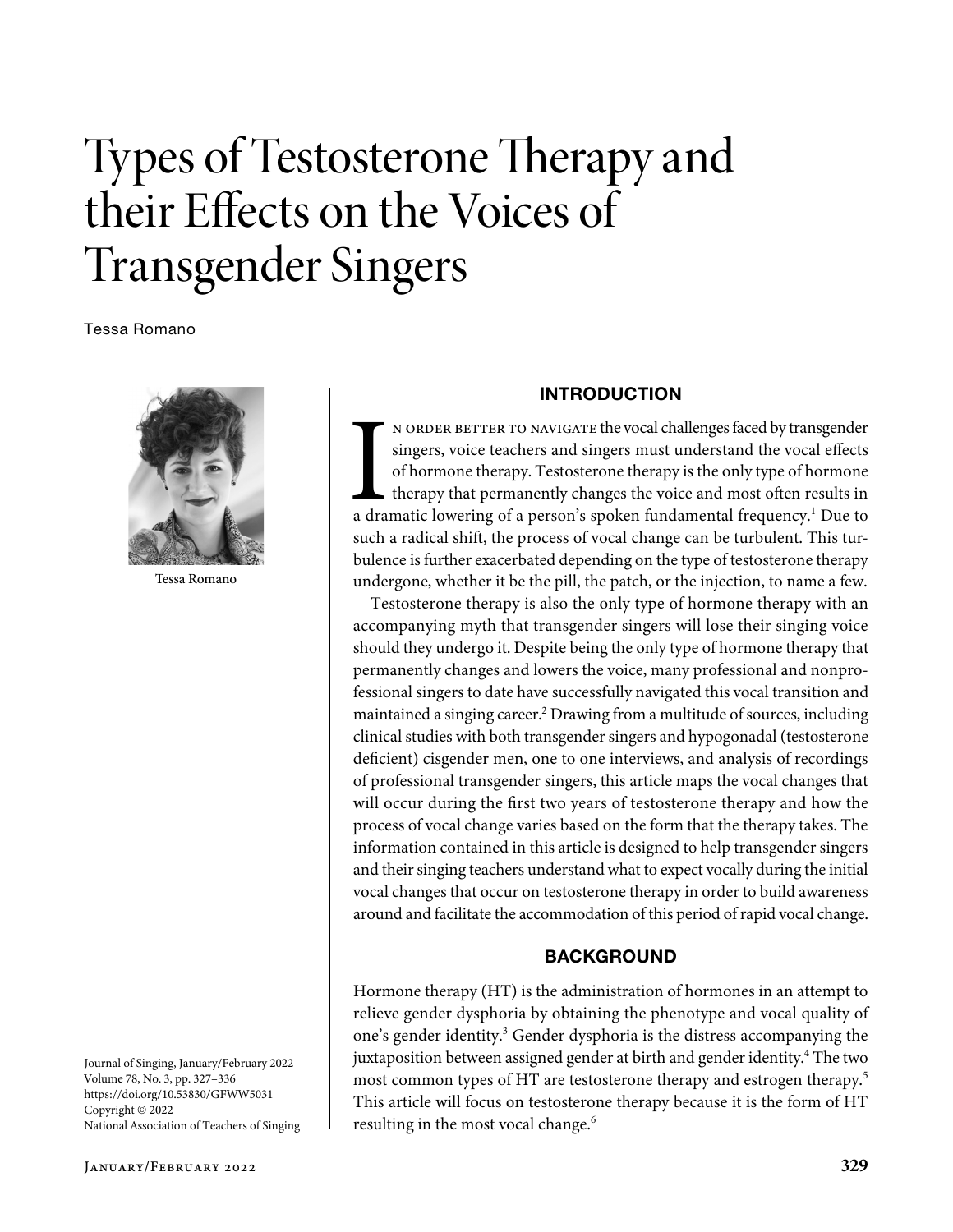H

In the transgender community, testosterone therapy is undergone by transgender people assigned female at birth (AFAB) who may identify within a number of categories, including nonbinary, gender queer, or transmasculine. Testosterone therapy in transgender recipients is generally utilized in order to "induce and maintain virilization and testosterone levels within the normal male range," which is 300-1000mg/day.<sup>7</sup> For transgender recipients who do not identify as transmasculine or within the gender binary, such as gender queer and nonbinary persons, a lower sustained dosage of testosterone may be desired. Currently, testosterone therapy can be undergone only after a one reaches 16 years of age.<sup>8</sup> Those who choose to undergo testosterone therapy may choose to do so temporarily or for an indefinite period of time—potentially for the rest of their lives.

# THE VOCAL TRANSITION ON TESTOSTERONE

#### Laryngeal and Other Anatomic Changes

The hormonal shift that occurs for transgender recipients on testosterone therapy is often compared to the hormonal shift during puberty experienced by people assigned male at birth. This comparison is relevant because of the newly high levels of testosterone introduced to the body and the few similar physical changes that occur. In regard to the larynx, the only similar change that occurs is the thickening of the vocal folds both vertically and horizontally.<sup>9</sup> The thickening of the vocal folds during "male" puberty, however, usually occurs during the latter half of puberty, whereas transgender people on testosterone experience vocal fold thickening within the first four months.<sup>10</sup> Additionally, the vocal folds do not become as thick as average "male" vocal folds post puberty.<sup>11</sup>

While the vocal folds of transgender testosterone therapy recipients *thicken*, there is no evidence as yet that the vocal folds *lengthen.* This is due to the lack of growth of the laryngeal cartilage, which, in turn, is likely because of cartilage ossification, or the process by which cartilage becomes more rigid and eventually turns to bone beginning at age twenty.<sup>12</sup> Incidentally, testosterone also is known to lead to early ossification, and the majority of transgender testosterone therapy recipients have already undergone puberty. The absence

of cartilage growth during testosterone therapy also may be due to the use of testosterone without growth hormone, as it is the combination of these two hormones that results in cartilage development during "male" puberty.13 Although individual anecdotes, particularly of transgender testosterone therapy recipients under age 30, assert that the facial bone structure also shifts during testosterone therapy, there is no clinical evidence to date that testosterone therapy results in growth of the pharynx, chest cavity, or lungs.<sup>14</sup> Thus, testosterone therapy in regard to the vocal mechanism is proven only to change the thickness of the vocal folds.

## Vocal Change

In order to maintain and facilitate the transition of the singing voice during testosterone therapy, it is important to understand how these anatomic changes affect the singing voice. Singers and their voice teachers need to understand what kind of vocal change and vocal side effects to expect, when to expect them, and why they occur, particularly during those first two turbulent years on testosterone. The primary effect on the singing voice on testosterone therapy, and in fact the reason that many recipients undergo this therapy, is the lowering of the voice. Often, the tessitura of a gender variant tenor, baritone, or bass will be three semitones lower than the cisgender voice type equivalent, although the voice may never be as powerful.<sup>15</sup>

Despite vocal fold thickening, some individuals do not experience any lowering of the voice.<sup>16</sup> At the same time that testosterone therapy irreversibly thickens the vocal folds, it can also make them uneven and alter the connective tissue of the vocal ligaments so that blending registers is more difficult.<sup>17</sup> Phonation breaks may also be due to the lack of significant cartilage growth, in which case the vocal folds have limited ability to stretch or lengthen.18

## Resonance Change

Though clinical evidence claims that cartilaginous growth and vocal fold lengthening do not occur for transgender recipients of testosterone therapy—leading potentially to entrapment—some anecdotal evidence suggests the opposite. Several interviewees reported having a more pronounced Adam's apple through testosterone therapy, which would occur through cartilaginous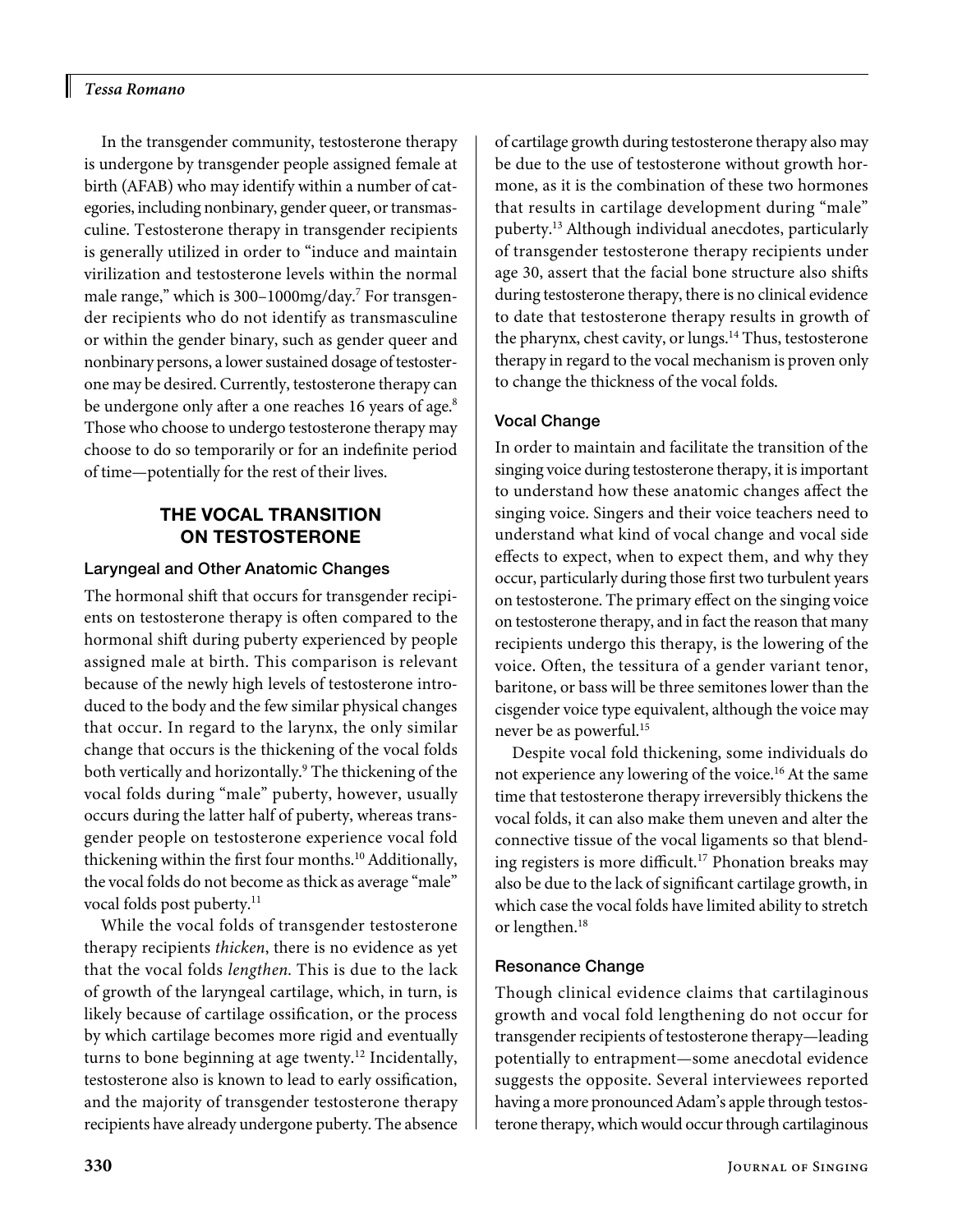growth.19 Nevertheless, the typical lack of cartilaginous growth coupled with vocal fold thickening in transgender recipients of testosterone results in a unique vocal timbre, which might be characterized as a lean sound. While speech masculinization techniques can help "round" resonance for those who would like to have a vocal timbre closer to cisgender "male" voices, some timbral differences will always be present.<sup>20</sup> Additionally, the singing voice after testosterone therapy will never completely resemble the typical range and tessitura of a cisgender tenor, baritone, or bass.<sup>21</sup>

# Entrapment

The lack of ability to stretch the vocal folds, or the vocal fold thickening coupled with the absence of cartilaginous growth and vocal fold lengthening, may result in what has been referred to as "entrapment." Entrapment is the encasing of thickened vocal folds within an already established laryngeal structure resulting in a highly pressurized, weak, and permanently hoarse sound that lacks the "right" harmonics.<sup>22</sup> Entrapment has been found to occur more commonly in testosterone therapy recipients above the age of forty, which is not the only case of testosterone therapy resulting in divergent effects depending on age.<sup>23</sup> In two transgender individuals above the age of fifty, testosterone therapy caused permanent hoarseness, lack of vocal control and quality, and limited vocal power. $^{24}$  In these instances, the singing voice was no longer adequate and the larynx did not descend properly.25

Entrapment may also be equivalent to hyperfunctional voice use, or extralaryngeal tension and overadduction of the vocal folds.<sup>26</sup> It is common for AFAB people undergoing testosterone therapy to "develop hyperfunctional voice production" in order to "force out" lower notes of the emerging lower range due to timbral differences between the cisgender "male" voice and the AFAB voice on testosterone.27 Anecdotal evidence also suggests that persistent hoarseness and weakness in the voice can occur through testosterone therapy irrespective of age.<sup>28</sup> Similar to "male" puberty, this persistent hoarseness and weakness regardless of age is likely due to testosterone's ability to enflame the vocal folds.<sup>29</sup> Additionally, testosterone can lead to early ossification, which results in less vocal flexibility and exacerbation of typical vocal transitional issues.30

## Periods of Heavy Mutation

Vocal side effects of testosterone therapy vary from person to person, but there are a few landmarks along the way. Most recipients report noticeable lowering of the voice and therefore the thickening of the vocal folds at three months on testosterone. Other vocal side effects reported within the first three month include mild hoarseness, loss of vocal control, and more pronounced registral changes. These side effects are a result of inflammation, which is often localized within the larynx.<sup>31</sup> Three months appears to be a clear turning point in the process of vocal change on testosterone therapy. For this reason, it may be categorized as a period of heavy mutation.

The second potential period of heavy mutation may occur at five months on testosterone. At this point, the separation between different registers becomes more established and difficult to manage, and several recipients reported that they were able to sing an octave below their lowest sung note prior to testosterone. The third period of heavy mutation is around month eight. At that time, voice cracks and breaks both while singing and speaking occur with more frequency, and the *passaggio* between what was previously the "female" head voice (now falsetto) and chest voice is now more apparent. In fact, there may be little accessibility (if any) in the acoustic region between the chest voice and the falsetto for a period of time.

These periods of heavy mutation may not be a healthy period during which to challenge or stretch the voice. Instead, these are periods during which vocal exercises should remain scalar and within a small range, and open vowels and loud singing should be avoided.<sup>32</sup> Any repertoire sung at this point in the vocal transition should be made to fit the voice, not vice versa. It is still crucial, however, to continue to sing throughout the process of vocal change in order to maintain vocal health and to process the ways in which the singing voice is shifting.<sup>33</sup>

## Periods of Relative Stability

In addition to periods of heavy mutation, there also appear to be periods of relative stability in the vocal change process on testosterone therapy during the first two years. The first period of relative vocal stability is at six months. At six months, reports have included some stability in the spoken fundamental frequency and some control of the singing voice. Six months is also a point at which there are fewer reports of cracking and break-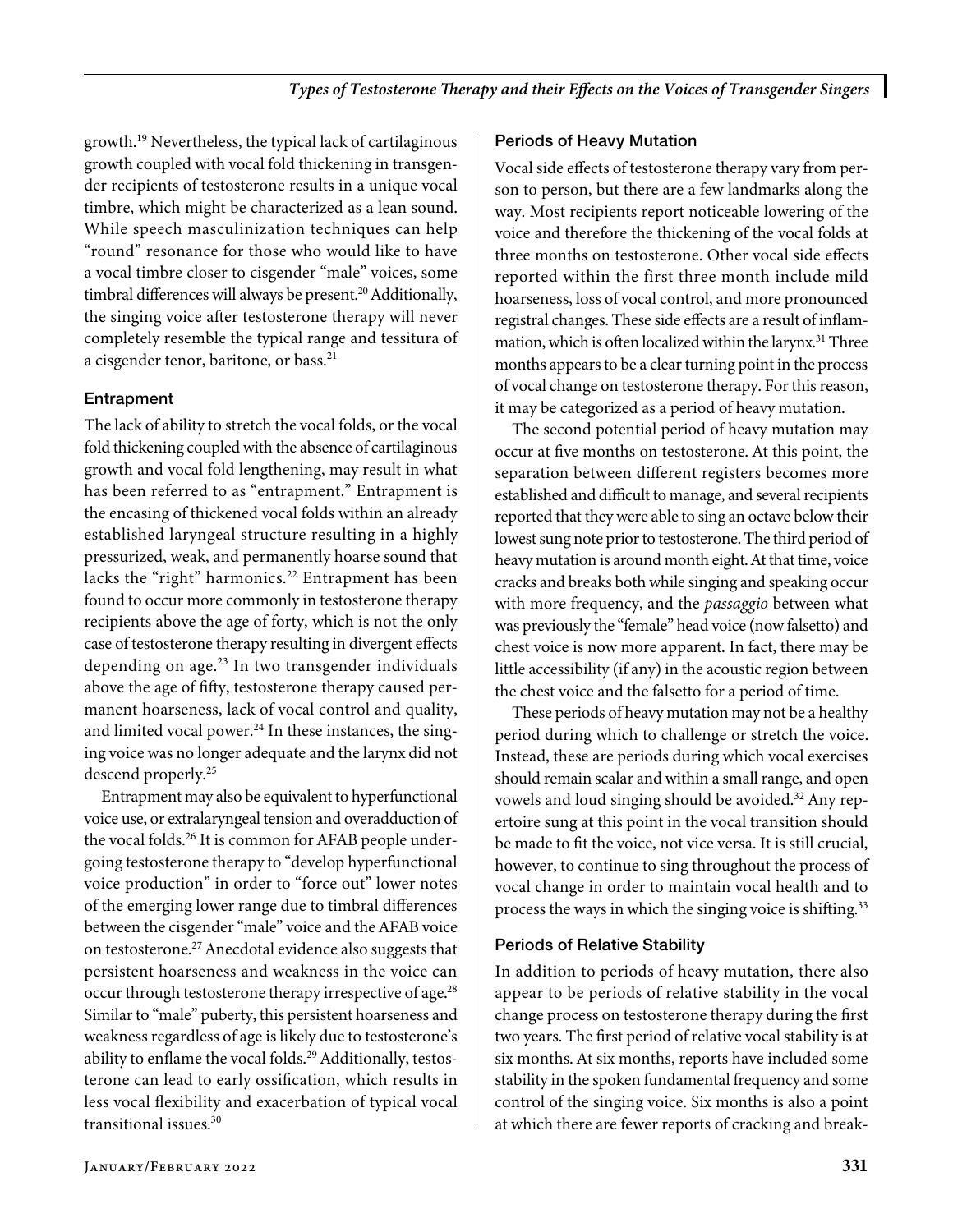I

| Time (since beginning<br>Testosterone therapy) | <b>Vocal Change Trajectory</b>                                                                                                                                                                                                                                                                                                                                                                                                                                                                                                                                                                                                                                                                                                                                                                                                                                                                                                                                                                                                                                                                                                                                                                                                                                                                                                                        |  |  |  |  |  |
|------------------------------------------------|-------------------------------------------------------------------------------------------------------------------------------------------------------------------------------------------------------------------------------------------------------------------------------------------------------------------------------------------------------------------------------------------------------------------------------------------------------------------------------------------------------------------------------------------------------------------------------------------------------------------------------------------------------------------------------------------------------------------------------------------------------------------------------------------------------------------------------------------------------------------------------------------------------------------------------------------------------------------------------------------------------------------------------------------------------------------------------------------------------------------------------------------------------------------------------------------------------------------------------------------------------------------------------------------------------------------------------------------------------|--|--|--|--|--|
| Week 1                                         | • tightness in the voice                                                                                                                                                                                                                                                                                                                                                                                                                                                                                                                                                                                                                                                                                                                                                                                                                                                                                                                                                                                                                                                                                                                                                                                                                                                                                                                              |  |  |  |  |  |
|                                                | • necessity to "reach" for the higher notes                                                                                                                                                                                                                                                                                                                                                                                                                                                                                                                                                                                                                                                                                                                                                                                                                                                                                                                                                                                                                                                                                                                                                                                                                                                                                                           |  |  |  |  |  |
| Week 2                                         | • may be possible to sing lower than ever before                                                                                                                                                                                                                                                                                                                                                                                                                                                                                                                                                                                                                                                                                                                                                                                                                                                                                                                                                                                                                                                                                                                                                                                                                                                                                                      |  |  |  |  |  |
| Month 1                                        | • voice feels scratchy and hoarse                                                                                                                                                                                                                                                                                                                                                                                                                                                                                                                                                                                                                                                                                                                                                                                                                                                                                                                                                                                                                                                                                                                                                                                                                                                                                                                     |  |  |  |  |  |
|                                                | • constant need to clear throat                                                                                                                                                                                                                                                                                                                                                                                                                                                                                                                                                                                                                                                                                                                                                                                                                                                                                                                                                                                                                                                                                                                                                                                                                                                                                                                       |  |  |  |  |  |
|                                                | • voice beginning to drop                                                                                                                                                                                                                                                                                                                                                                                                                                                                                                                                                                                                                                                                                                                                                                                                                                                                                                                                                                                                                                                                                                                                                                                                                                                                                                                             |  |  |  |  |  |
|                                                | • highest notes in the singing voice are lost                                                                                                                                                                                                                                                                                                                                                                                                                                                                                                                                                                                                                                                                                                                                                                                                                                                                                                                                                                                                                                                                                                                                                                                                                                                                                                         |  |  |  |  |  |
|                                                |                                                                                                                                                                                                                                                                                                                                                                                                                                                                                                                                                                                                                                                                                                                                                                                                                                                                                                                                                                                                                                                                                                                                                                                                                                                                                                                                                       |  |  |  |  |  |
|                                                |                                                                                                                                                                                                                                                                                                                                                                                                                                                                                                                                                                                                                                                                                                                                                                                                                                                                                                                                                                                                                                                                                                                                                                                                                                                                                                                                                       |  |  |  |  |  |
|                                                |                                                                                                                                                                                                                                                                                                                                                                                                                                                                                                                                                                                                                                                                                                                                                                                                                                                                                                                                                                                                                                                                                                                                                                                                                                                                                                                                                       |  |  |  |  |  |
|                                                |                                                                                                                                                                                                                                                                                                                                                                                                                                                                                                                                                                                                                                                                                                                                                                                                                                                                                                                                                                                                                                                                                                                                                                                                                                                                                                                                                       |  |  |  |  |  |
|                                                |                                                                                                                                                                                                                                                                                                                                                                                                                                                                                                                                                                                                                                                                                                                                                                                                                                                                                                                                                                                                                                                                                                                                                                                                                                                                                                                                                       |  |  |  |  |  |
|                                                |                                                                                                                                                                                                                                                                                                                                                                                                                                                                                                                                                                                                                                                                                                                                                                                                                                                                                                                                                                                                                                                                                                                                                                                                                                                                                                                                                       |  |  |  |  |  |
|                                                |                                                                                                                                                                                                                                                                                                                                                                                                                                                                                                                                                                                                                                                                                                                                                                                                                                                                                                                                                                                                                                                                                                                                                                                                                                                                                                                                                       |  |  |  |  |  |
|                                                |                                                                                                                                                                                                                                                                                                                                                                                                                                                                                                                                                                                                                                                                                                                                                                                                                                                                                                                                                                                                                                                                                                                                                                                                                                                                                                                                                       |  |  |  |  |  |
|                                                |                                                                                                                                                                                                                                                                                                                                                                                                                                                                                                                                                                                                                                                                                                                                                                                                                                                                                                                                                                                                                                                                                                                                                                                                                                                                                                                                                       |  |  |  |  |  |
|                                                |                                                                                                                                                                                                                                                                                                                                                                                                                                                                                                                                                                                                                                                                                                                                                                                                                                                                                                                                                                                                                                                                                                                                                                                                                                                                                                                                                       |  |  |  |  |  |
|                                                |                                                                                                                                                                                                                                                                                                                                                                                                                                                                                                                                                                                                                                                                                                                                                                                                                                                                                                                                                                                                                                                                                                                                                                                                                                                                                                                                                       |  |  |  |  |  |
|                                                |                                                                                                                                                                                                                                                                                                                                                                                                                                                                                                                                                                                                                                                                                                                                                                                                                                                                                                                                                                                                                                                                                                                                                                                                                                                                                                                                                       |  |  |  |  |  |
|                                                |                                                                                                                                                                                                                                                                                                                                                                                                                                                                                                                                                                                                                                                                                                                                                                                                                                                                                                                                                                                                                                                                                                                                                                                                                                                                                                                                                       |  |  |  |  |  |
|                                                |                                                                                                                                                                                                                                                                                                                                                                                                                                                                                                                                                                                                                                                                                                                                                                                                                                                                                                                                                                                                                                                                                                                                                                                                                                                                                                                                                       |  |  |  |  |  |
|                                                |                                                                                                                                                                                                                                                                                                                                                                                                                                                                                                                                                                                                                                                                                                                                                                                                                                                                                                                                                                                                                                                                                                                                                                                                                                                                                                                                                       |  |  |  |  |  |
|                                                |                                                                                                                                                                                                                                                                                                                                                                                                                                                                                                                                                                                                                                                                                                                                                                                                                                                                                                                                                                                                                                                                                                                                                                                                                                                                                                                                                       |  |  |  |  |  |
|                                                |                                                                                                                                                                                                                                                                                                                                                                                                                                                                                                                                                                                                                                                                                                                                                                                                                                                                                                                                                                                                                                                                                                                                                                                                                                                                                                                                                       |  |  |  |  |  |
|                                                |                                                                                                                                                                                                                                                                                                                                                                                                                                                                                                                                                                                                                                                                                                                                                                                                                                                                                                                                                                                                                                                                                                                                                                                                                                                                                                                                                       |  |  |  |  |  |
|                                                |                                                                                                                                                                                                                                                                                                                                                                                                                                                                                                                                                                                                                                                                                                                                                                                                                                                                                                                                                                                                                                                                                                                                                                                                                                                                                                                                                       |  |  |  |  |  |
|                                                |                                                                                                                                                                                                                                                                                                                                                                                                                                                                                                                                                                                                                                                                                                                                                                                                                                                                                                                                                                                                                                                                                                                                                                                                                                                                                                                                                       |  |  |  |  |  |
|                                                |                                                                                                                                                                                                                                                                                                                                                                                                                                                                                                                                                                                                                                                                                                                                                                                                                                                                                                                                                                                                                                                                                                                                                                                                                                                                                                                                                       |  |  |  |  |  |
|                                                |                                                                                                                                                                                                                                                                                                                                                                                                                                                                                                                                                                                                                                                                                                                                                                                                                                                                                                                                                                                                                                                                                                                                                                                                                                                                                                                                                       |  |  |  |  |  |
|                                                |                                                                                                                                                                                                                                                                                                                                                                                                                                                                                                                                                                                                                                                                                                                                                                                                                                                                                                                                                                                                                                                                                                                                                                                                                                                                                                                                                       |  |  |  |  |  |
|                                                |                                                                                                                                                                                                                                                                                                                                                                                                                                                                                                                                                                                                                                                                                                                                                                                                                                                                                                                                                                                                                                                                                                                                                                                                                                                                                                                                                       |  |  |  |  |  |
|                                                |                                                                                                                                                                                                                                                                                                                                                                                                                                                                                                                                                                                                                                                                                                                                                                                                                                                                                                                                                                                                                                                                                                                                                                                                                                                                                                                                                       |  |  |  |  |  |
|                                                |                                                                                                                                                                                                                                                                                                                                                                                                                                                                                                                                                                                                                                                                                                                                                                                                                                                                                                                                                                                                                                                                                                                                                                                                                                                                                                                                                       |  |  |  |  |  |
|                                                |                                                                                                                                                                                                                                                                                                                                                                                                                                                                                                                                                                                                                                                                                                                                                                                                                                                                                                                                                                                                                                                                                                                                                                                                                                                                                                                                                       |  |  |  |  |  |
|                                                |                                                                                                                                                                                                                                                                                                                                                                                                                                                                                                                                                                                                                                                                                                                                                                                                                                                                                                                                                                                                                                                                                                                                                                                                                                                                                                                                                       |  |  |  |  |  |
| Month 2<br>Month 3<br>Month 4                  | • fundamental frequency of speaking voice begins to drop<br>· difficulty controlling pitch<br>• register changes and phonation breaks<br>• some reported no change in fundamental frequency of voice yet<br>• lowered voice<br>• potentially largest voice drop period<br>· development of a falsetto but unstable<br>• difficulty producing a clear singing tone<br>• lowest sung pitch drops a third<br>• mix between chest and head voices is no longer present<br>• highest sung pitch raises a whole tone<br>• lower passaggio ( $B_3$ - $E_4$ ) is noisy, breathy, and strained in chest voice<br>• beginning of voice deepening process for some<br>• potentially largest voice drop period<br>• speaking voice dropped a third<br>• potential use of chest voice up to $A_4 \rightarrow$ transition to tenor voice type<br>• everything above $E_5$ was unavailable or too "noisy"<br>• "female" head voice is still present<br>· unstable middle range<br>• cracking becomes frequent<br>• may experience laryngitis<br>• "sounded like I had a cold"<br>• start losing some of higher register notes<br>• little overall change<br>• potentially largest voice drop period<br>• head voice turning more into pure falsetto<br>• falsetto is weak and hollow<br>• may experience laryngitis<br>• may start losing some higher register notes |  |  |  |  |  |

Table 1. **Vocal Change Trajectory of Transgender AFAB People on Testosterone Therapy.34**

(continued)

ing occurring during singing and speaking. The second period of relative stability is at one year, when the spoken fundamental frequency is beginning to stabilize, vocal stamina improves, and vocal control begins to return. These periods of relative stability are periods during which a singer could feasibly attempt exercises with a wider vocal range and more intervallic movement.

## Vocal Change Trajectory Chart

For more detail on reported vocal changes and side effects during the first two years of testosterone therapy, the chart in Table 1 maps the experiences of over 50 recipients. Of the information gathered from transgender testosterone recipients below, age ranged from early 20s to late 50s, and each person was on a different or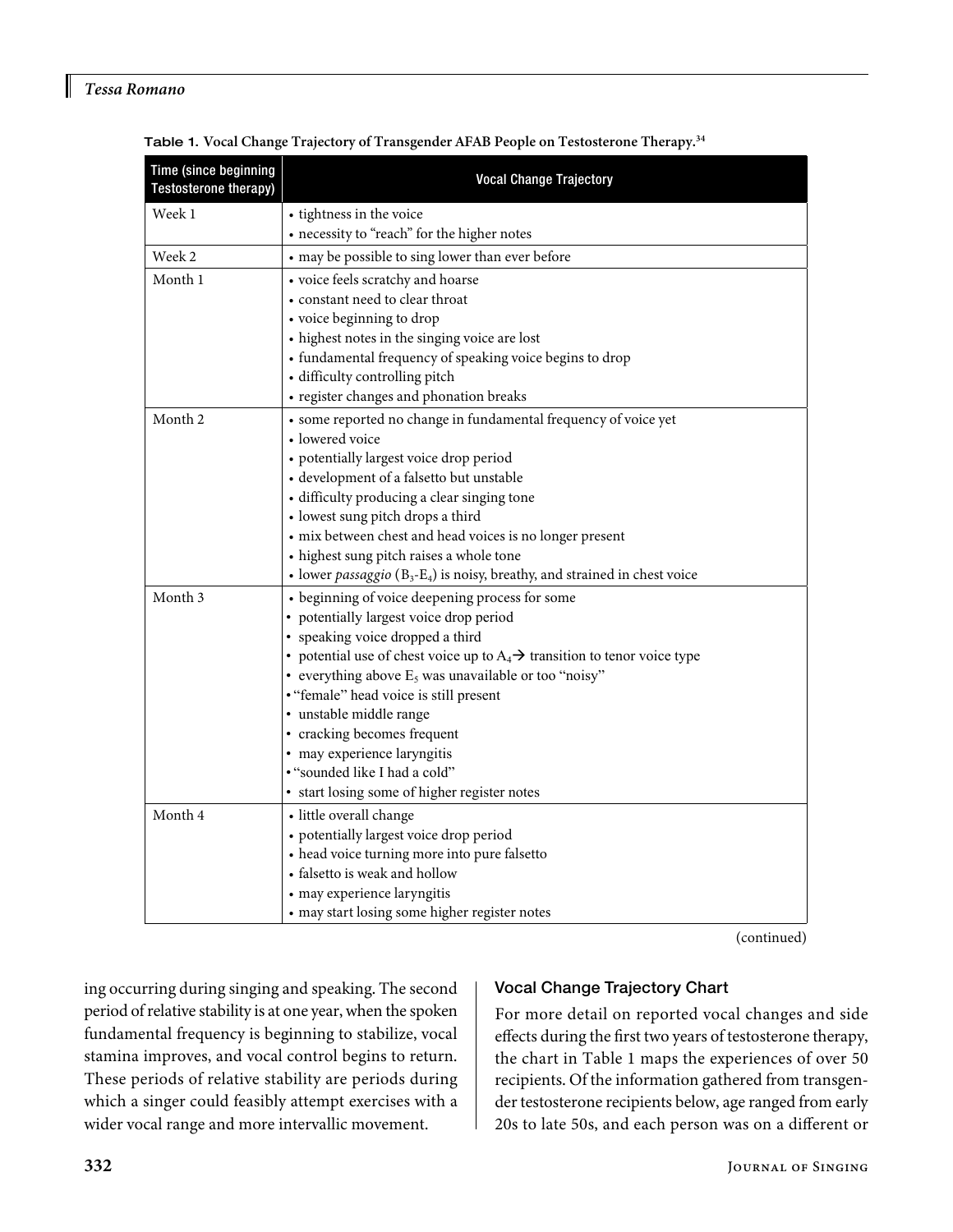# *Types of Testosterone Therapy and their Effects on the Voices of Transgender Singers*

| Time (since beginning<br>Testosterone therapy) | <b>Vocal Change Trajectory</b>                                                                         |  |  |  |  |
|------------------------------------------------|--------------------------------------------------------------------------------------------------------|--|--|--|--|
| Month 5                                        | • ability to sing in falsetto but still unstable, especially around the <i>passaggio</i> ( $B_3/C_4$ ) |  |  |  |  |
|                                                | · unease in transitioning between chest voice and falsetto                                             |  |  |  |  |
|                                                | • speaking voice fundamental frequency dropped an octave                                               |  |  |  |  |
|                                                | $\bullet$ upper falsetto is still weak and turns over into an even lighter production at $G_4$         |  |  |  |  |
|                                                | • chest voice is strong up to $F_4$                                                                    |  |  |  |  |
|                                                | • may start losing some of higher register notes                                                       |  |  |  |  |
|                                                | · difficulty registering and producing pitches in newly lowered chest voice                            |  |  |  |  |
| Month 6                                        | • falsetto still weak and "of two qualities"                                                           |  |  |  |  |
|                                                | • fundamental frequency of the speaking voice and control of the voice stabilize                       |  |  |  |  |
|                                                | • lower singing range may begin developing and cracking may become less frequent                       |  |  |  |  |
|                                                | · adam's apple becomes more prominent                                                                  |  |  |  |  |
|                                                | • begin gaining low notes and losing high notes                                                        |  |  |  |  |
|                                                | • breaking and cracking become more frequent and loss of notes in the passaggio                        |  |  |  |  |
| Month 7                                        | · mixed register decreases                                                                             |  |  |  |  |
|                                                | · larynx becomes wider                                                                                 |  |  |  |  |
|                                                | • breaking and cracking become more frequent and loss of notes in the passaggio                        |  |  |  |  |
| Month 8                                        | • total voice break                                                                                    |  |  |  |  |
|                                                | • breaking and cracking become more frequent and loss of notes in the passaggio                        |  |  |  |  |
| Month 9                                        | • bass/baritone range potential but weak                                                               |  |  |  |  |
|                                                | • no mixed range                                                                                       |  |  |  |  |
|                                                | • break into falsetto around $C_4$ but falsetto is strong/flexible                                     |  |  |  |  |
|                                                | • breaking and cracking become more frequent and loss of notes in the passaggio                        |  |  |  |  |
| Month 10                                       | · vocal stamina improvement after consistent practice                                                  |  |  |  |  |
|                                                | · varied dynamics possible again                                                                       |  |  |  |  |
|                                                | • breaking and cracking become more frequent and loss of notes in the passaggio                        |  |  |  |  |
| Month 12                                       | • beginning of range stability as tenor, baritone, or bass                                             |  |  |  |  |
|                                                | · light head voice still relatively present                                                            |  |  |  |  |
|                                                | · continued hoarseness, lack of control and color, and limited power                                   |  |  |  |  |
|                                                | • overall decrease in range from lowest to highest sung note                                           |  |  |  |  |
| 2 Years                                        | • maximum deepening of voice                                                                           |  |  |  |  |
|                                                | • continued hoarseness, lack of control and color, and limited power                                   |  |  |  |  |
|                                                | • range settled                                                                                        |  |  |  |  |
|                                                | • vocal fatigue no longer present                                                                      |  |  |  |  |

|  |  |  |  | Table 1 (continued). |
|--|--|--|--|----------------------|
|--|--|--|--|----------------------|

indeterminate regimen of testosterone therapy administration. The singers whose experiences are reported here varied in experience level from hobby to professional. Vocal change may continue to occur after two years on testosterone therapy either due to the therapy itself or the process of ossification, which occurs naturally with age.

As one might have noticed from the chart, the vocal change and side effects during the first two years of testosterone therapy do not necessarily demonstrate any consistencies, due to the varied means of administra-

tion of the recipients whose reports have created this chart, as well as the variability of the body's reaction to hormones. Nevertheless, the recipients reporting in this chart generally experienced nonlinear vocal side effects during the first two years on testosterone, which is also made clear by the fluctuating periods of heavy mutation and relative stability discussed earlier.

Since the body is a mercurial instrument, anything is possible on any given day. Therefore, what is most important in working with the transitioning voice of a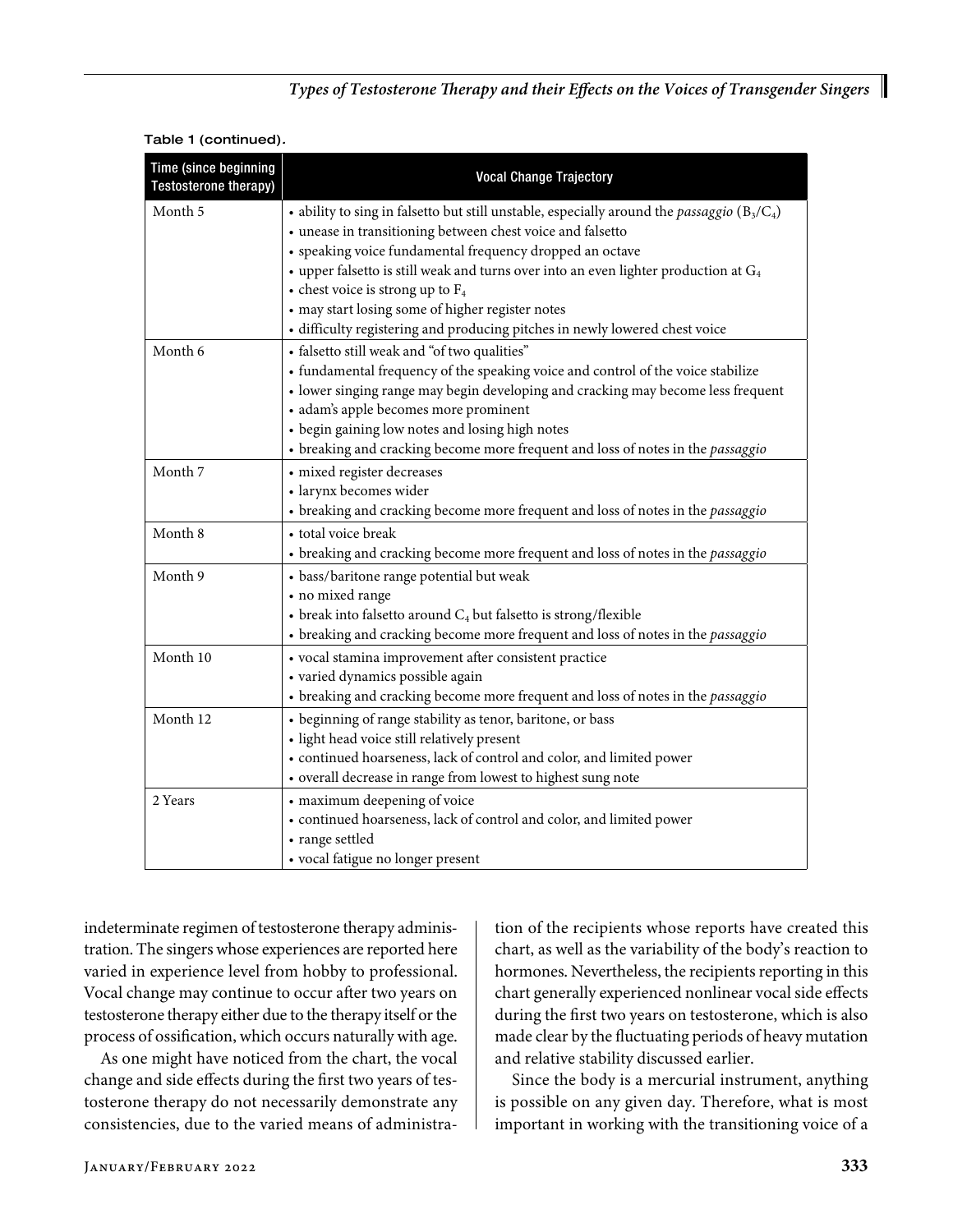I

Table 2. **Testosterone Therapy Options.35**

| <b>Type</b>                                                                                            | Frequency/Dosage                                                                                                 | Pros                                                                                                                                                                                    | Cons                                                                                                                                                                                                                                |
|--------------------------------------------------------------------------------------------------------|------------------------------------------------------------------------------------------------------------------|-----------------------------------------------------------------------------------------------------------------------------------------------------------------------------------------|-------------------------------------------------------------------------------------------------------------------------------------------------------------------------------------------------------------------------------------|
| Testosterone Injection<br>(Parenteral<br>Testosterone:<br>testosterone cypionate<br>or enanthate)      | • intermuscular injection once<br>every 1-4 weeks<br>$\cdot 100 - 250$ mg                                        | • widely available/most<br>common                                                                                                                                                       | • may lead to highs/lows in energy<br>and mood between doses (exacer-<br>bated with biweekly, triweekly, and<br>monthly injections)<br>· vocal changes not always consistent<br>from time of administration to end<br>of shot cycle |
| Testosterone Patch<br>(Transdermal<br>Testosterone:<br>Androderm)                                      | • patch worn and replaced<br>every day on upper arm,<br>back, thigh, or stomach<br>$\cdot$ 2.5-10 mg/day         | • hormone administered at<br>consistent rate eliminating<br>highs/lows in energy and<br>mood                                                                                            | · slower rate of bodily change means<br>less rapid easing of gender dysphoria                                                                                                                                                       |
| Testosterone Gel<br>(Transdermal<br>Testosterone: Androgel<br>or compounded<br>testosterone gel/cream) | • gel/cream applied to skin at<br>same time each day<br>$\cdot$ 25-100 mg/day                                    | • hormone administered<br>at consistent rate, mim-<br>ics "normal physiological<br>male" circadian rhythm of<br>testosterone<br>• testosterone concentra-<br>tions can be unpredictable | • highest, sustained overall dosage<br>resulting in potentially most rapid<br>vocal change, which may exacerbate<br>vocal inflammation<br>• may expose scene partners to the<br>hormone through contact with the<br>gel             |
| Testosterone<br>Pill (testosterone<br>undecanoate)                                                     | · pill taken 1-3 times daily<br>$\cdot$ 40-240 mg/day                                                            | • hormone administered at<br>consistent rate eliminating<br>highs/lows in energy and<br>mood                                                                                            | · can cause laryngopharyngeal/acid<br>reflux<br>· most of hormone is lost during<br>digestive process resulting in slow<br>vocal change and less rapid easing of<br>gender dysphoria                                                |
| <b>Testosterone Pellet</b><br>(Testopel)                                                               | • 2-6 pellets implanted sub-<br>cutaneously (under the skin)<br>every 3-6 months<br>· each pellet contains 75 mg | • hormone administered at<br>consistent rate eliminating<br>highs/lows in energy and<br>mood                                                                                            | • slower rate of bodily change means<br>less rapid easing of gender dysphoria                                                                                                                                                       |

transgender person is being extremely compassionate to individual needs. This chart shows the possibilities for vocal side effects during the first two years on testosterone so that a teacher of a transgender singer and a transgender singer can account for those possibilities, and to abate the feeling of loneliness by singers undergoing this vocal change.

# TESTOSTERONE THERAPY OPTIONS

To date, there are five existing means of testosterone therapy administration. Additional means vary by country. Table 2 provides the basics of testosterone therapy administration options and an assessment of the advantages and disadvantages of each option as it applies to voice production. As will be evident from the

chart and subsequent analysis, each type of testosterone therapy is unique in its relation to vocal change and vocal side effects. It is important for singers and their voice teachers to be aware of the particularities of each type of testosterone therapy as it applies to the voice in order to more easily account for and manage the resulting change.

## Additional General Vocal Side Effects

The negative side effects of testosterone therapy—mood swings, energy highs and lows, unpredictable testosterone concentration levels—are directly proportional to dosage and length of time between administrations.<sup>36</sup> The total period of time that a person is on testosterone therapy does not necessarily affect the magnitude of or frequency of negative side effects.37 In other words, the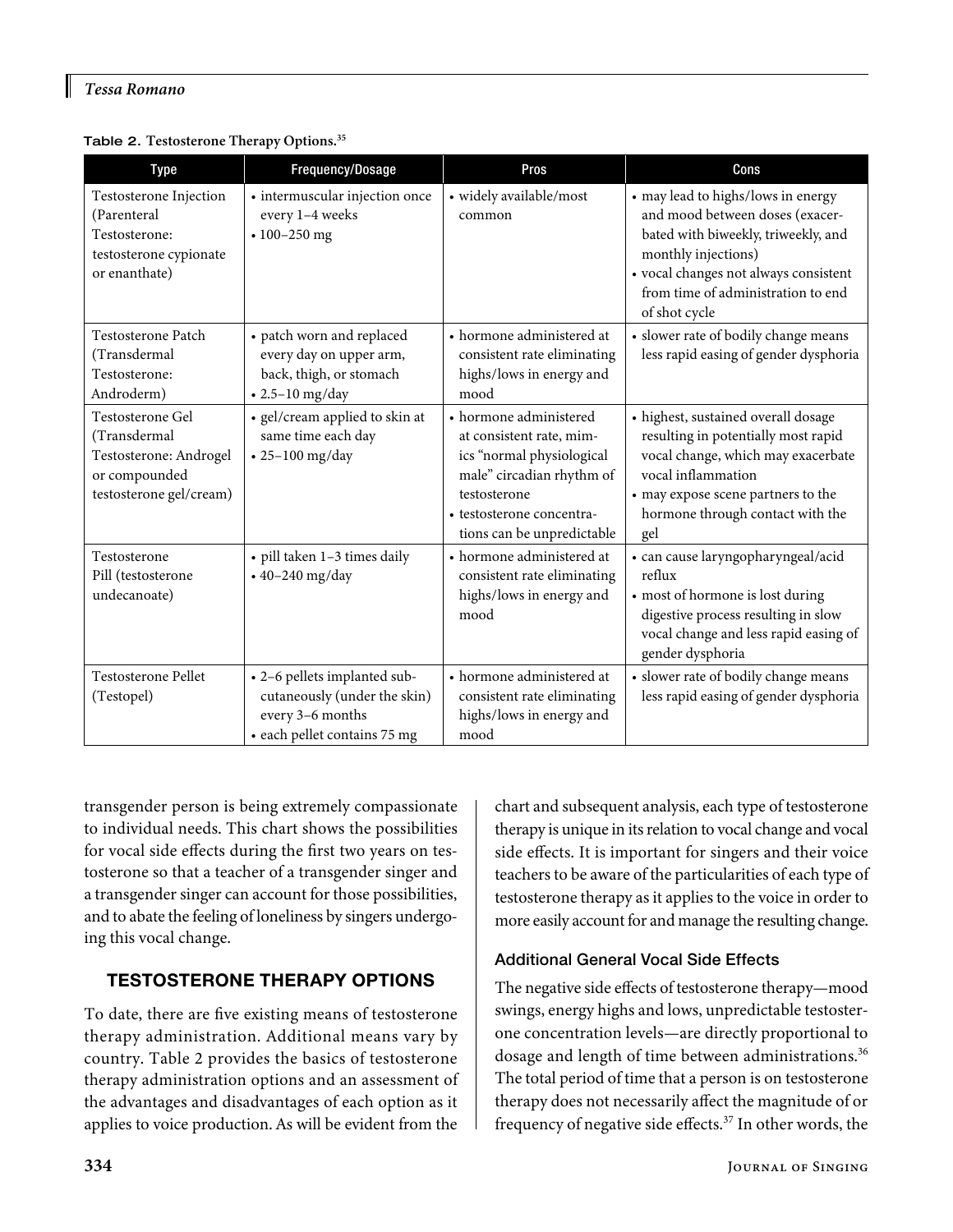side effects of testosterone therapy will not necessarily subside with time. Therefore, if a person is on testosterone therapy for their entire life, they may experience side effects from the therapy for their entire life. However, as evident in the previous chart, anecdotal evidence suggests that the voice and the body may experience a "settling" after two years on testosterone therapy, and periods of relative stability leading up to two years, as discussed earlier. Since negative side effects are influenced by dosage, it is important to note that, while there are international variations, most people undergoing testosterone therapy are either recommended to begin with or choose to begin with the highest recommended dosage.<sup>38</sup>

#### Testosterone Injection

The highest recommended dosage of testosterone administered at one time is through injection. Testosterone injection is the most popular of testosterone therapies because it is the cheapest and most convenient in that it does not require daily administration on the part of the recipient. It is also popular because, due to a larger initial dosage, it often results in a lowered speaking voice and the development of the "male" or androgynous phenotype quicker than lower initial dosage alternatives, which is desirable in order to ease gender dysphoria as soon as possible. However, this form of testosterone therapy may result in one of the most turbulent singing voice transitions.

Due to the high testosterone dosage and its being administered all at once at less frequent intervals, the voice fluctuates often between injections, and it is accompanied by potentially extreme fluctuations in mood and energy.39 A high dose of testosterone administered all at once may initially result in vocal fold thickening occurring at a faster rate, therefore potentially causing more dramatic vocal inflammation that results in more dramatic hoarseness and loss of vocal control. A longer digestion period between administrations of testosterone will mean vocal change may not be consistently sustained from initial injection through the time of next injection, again exacerbating the negative side effects reported in Table 1. Given these potential side effects, testosterone therapy by injection is potentially one of the most difficult to manage vocally because it offers less hormonal stability resulting in less vocal

stability. The additional effect of fluctuations in mood and energy may result in lack of breath control necessary for singing, as well as the motivation and concentration needed for sustained practice.

# Testosterone Patch

The testosterone patch allows for testosterone to be administered and absorbed by the body at a more consistent rate than injection because the patch has a lower dosage and is replaced with a patch of the same dosage every day. Due to the body's consistent rate of absorption through this means, the potential for fluctuation in energy and mood is much smaller. This form of testosterone administration is the most gradual of the five options listed in Table 2, which means vocal change may also be more gradual and therefore potentially easier to manage. However, the rate of vocal and phenotypical change may not be rapid enough to ease severe gender dysphoria. Thus, while the testosterone patch may seem like an option in which vocal change could be more easily managed, this may be at the expense of overall emotional health.

# Testosterone Gel

With the transdermal gel, testosterone is absorbed by the body at a consistent rate, but with a much higher dosage than the patch, and with an unpredictable concentration of the hormone.<sup>40</sup> In fact, due to its frequency, testosterone gel results in a much higher sustained dosage than injection: a recipient of the gel absorbs ~100mg of testosterone *per day*, while a recipient of injection absorbs ~100mg of testosterone *per week*. Thus, the gel carries the same negative vocal side effects as injection and potentially even more rapid vocal change than injection. However, the gel mimics the "normal physiological male" circadian rhythm of testosterone release and absorption, therefore allowing for a vocal change rate potentially similar to that experienced during "male" puberty on which topic of vocal transition much has already been published.<sup>41</sup> An additional negative side effect of the gel, which is relevant to singing actors, is the potential to expose others to the hormone through bodily contact prior to the body's full absorption of the gel daily.<sup>42</sup> This may result in less freedom of movement and expression when singing with a scene partner.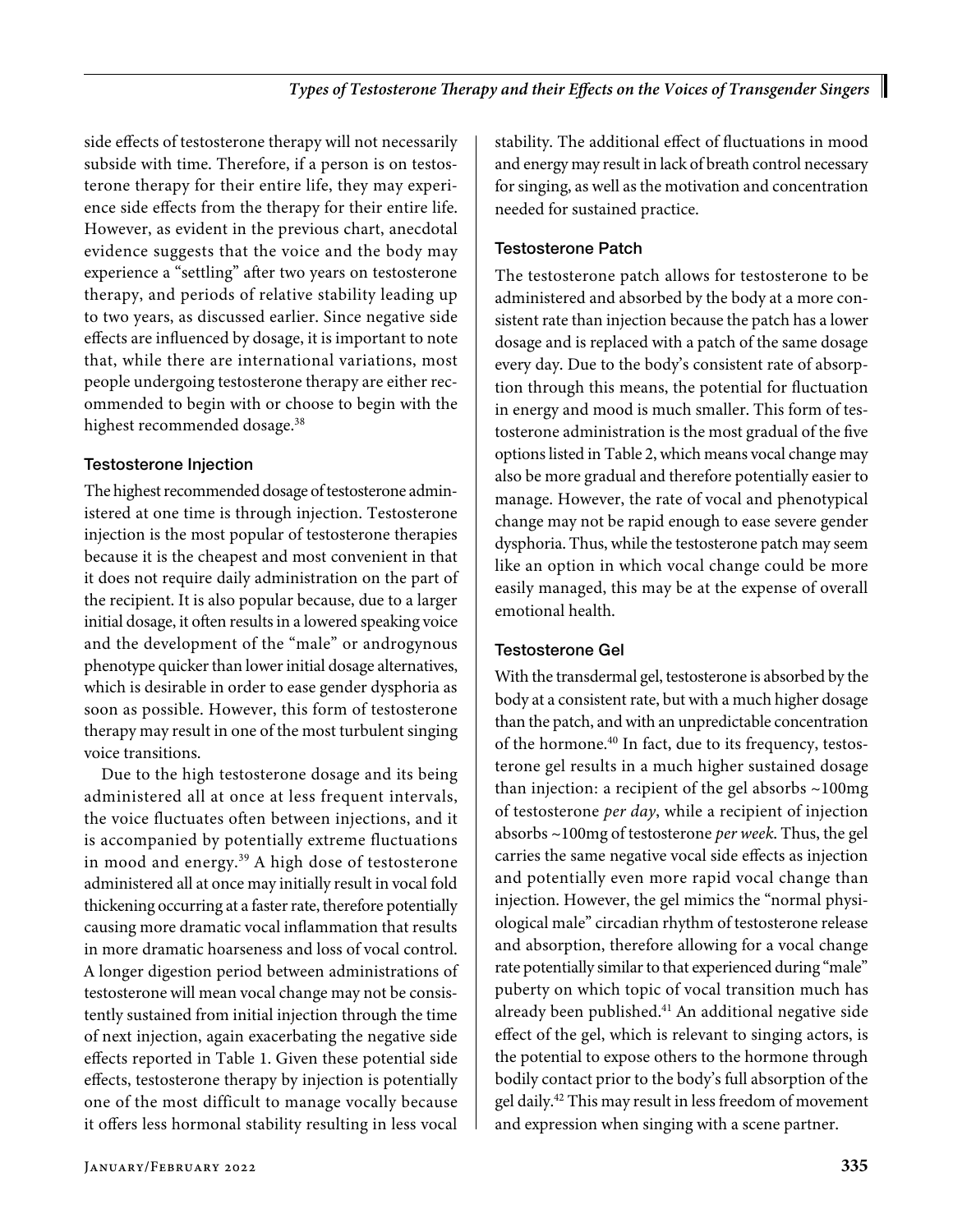I

## Testosterone Pill

The testosterone pill, similar to the patch and the gel, allows for bodily absorption of testosterone at a consistent rate. While dosage per pill is higher than the gel and injection, and multiple pills may be ingested per day, most of the testosterone is digested before it can be absorbed into the body.<sup>43</sup> The pill is known to cause laryngopharyngeal reflux or acid reflux, which notoriously results in laryngeal inflammation. Inflammation in turn results in hoarseness, among other negative vocal side effects.44 Therefore, the negative vocal side effects of testosterone therapy listed in Table 1 may be exacerbated by the additional side effect of acid reflux with testosterone ingested in pill form.

# Testosterone Pellet

The testosterone pellet is the oldest administration of testosterone therapy, but also one of the least common.<sup>45</sup> Though in frequency of dosage it is similar to injection, the body absorbs testosterone in pellet form beneath the skin at a more consistent rate than it absorbs testosterone via injection. Therefore, along with the patch, it is one of the most gradual means of testosterone administration. For this reason, the rate of vocal and overall physical change similarly may not be rapid enough to ease severe gender dysphoria, and so it may not be an accessible option for emotional health.

# Mixed Regimen

Not listed on the chart is the option to receive testosterone therapy through a mixed regimen or to intake testosterone by multiple simultaneous means. For example, transgender singer and researcher Alexandros Constansis underwent testosterone therapy through bimonthly 100mg injections and daily 40mg pills.<sup>46</sup> This may be an appealing option in order to find a happy balance between dosage and consistency of absorption that results in the vocal change necessary to relieve gender dysphoria, while also allowing a gradualness to ease the vocal change side effects listed in Table 1. Due to the yet uncommonness of this means of testosterone therapy, more evidence is needed to draw further conclusions about how it applies to the voice.

# **CONCLUSION**

In analyzing testosterone therapy as it applies to the voice and variations through means of administration, it is certain that testosterone therapy for the transgender singer will result in a dramatic, permanent vocal shift. However, the ability to sing will never be lost through testosterone therapy, as evident by the list of professional singers in the notes who have successfully navigated the vocal changes brought on by testosterone therapy. In navigating this vocal change, understanding the potential side effects of each means of testosterone therapy and how those side effects manifest vocally is paramount to a smooth vocal transition. It is also crucial that voice teachers internalize the above information in order to understand and aid in the vocal changes that a transgender student will experience on testosterone therapy, especially if the voice teacher is cisgender and/ or will never experience this vocal transition first hand. This information also has been presented with the hope that singers undergoing testosterone therapy may feel less isolated in coping with their vocal change.

Much still needs to be determined and discovered in regard to testosterone therapy and its effects on the voice. One important research team continuing to undertake this research is Ari Agha and Laura Hynes whose ongoing investigation is periodically reported on [keyoft.](http://keyoft.com) [com](http://keyoft.com). In undergoing this research, I am indebted to the generosity of Phoenix Transgender Community Choir in Broomfield, Colorado founded by Sam Bullington. It is thanks to the openness of the Phoenix members that I was able to learn and collect information for this research, so that this information might be widely accessible and available to others experiencing or assisting in managing this vocal change.

# NOTES

- 1. Marshall Dahl, Jamie Feldman, Joshua Goldberg, and Afshin Jaberi, "Endocrine Therapy for Transgender Adults in British Columbia: Suggested Guidelines," Transgender Health Information Program at Vancouver Coastal Health, last modified April 2015; [http://www.phsa.ca/transcarebc/](http://www.phsa.ca/transcarebc/Documents/HealthProf/BC-Trans-Adult-Endocrine-Guidelines-2015.pdf) [Documents/HealthProf/BC-Trans-Adult-Endocrine-](http://www.phsa.ca/transcarebc/Documents/HealthProf/BC-Trans-Adult-Endocrine-Guidelines-2015.pdf)[Guidelines-2015.pdf](http://www.phsa.ca/transcarebc/Documents/HealthProf/BC-Trans-Adult-Endocrine-Guidelines-2015.pdf). Alexandros Constansis, "The Changing Female-To-Male (FTM) Voice: Pedagogical Notes," *Radical Musicology* 3 (2008).
- 2. "Masculinizing Hormones," Transgender Health Information Program, Trans Care British Columbia, last modified 2021; [http://www.phsa.ca/transcarebc/hormones/](http://www.phsa.ca/transcarebc/hormones/masculinizing) [masculinizing.](http://www.phsa.ca/transcarebc/hormones/masculinizing) Known professional singers on testosterone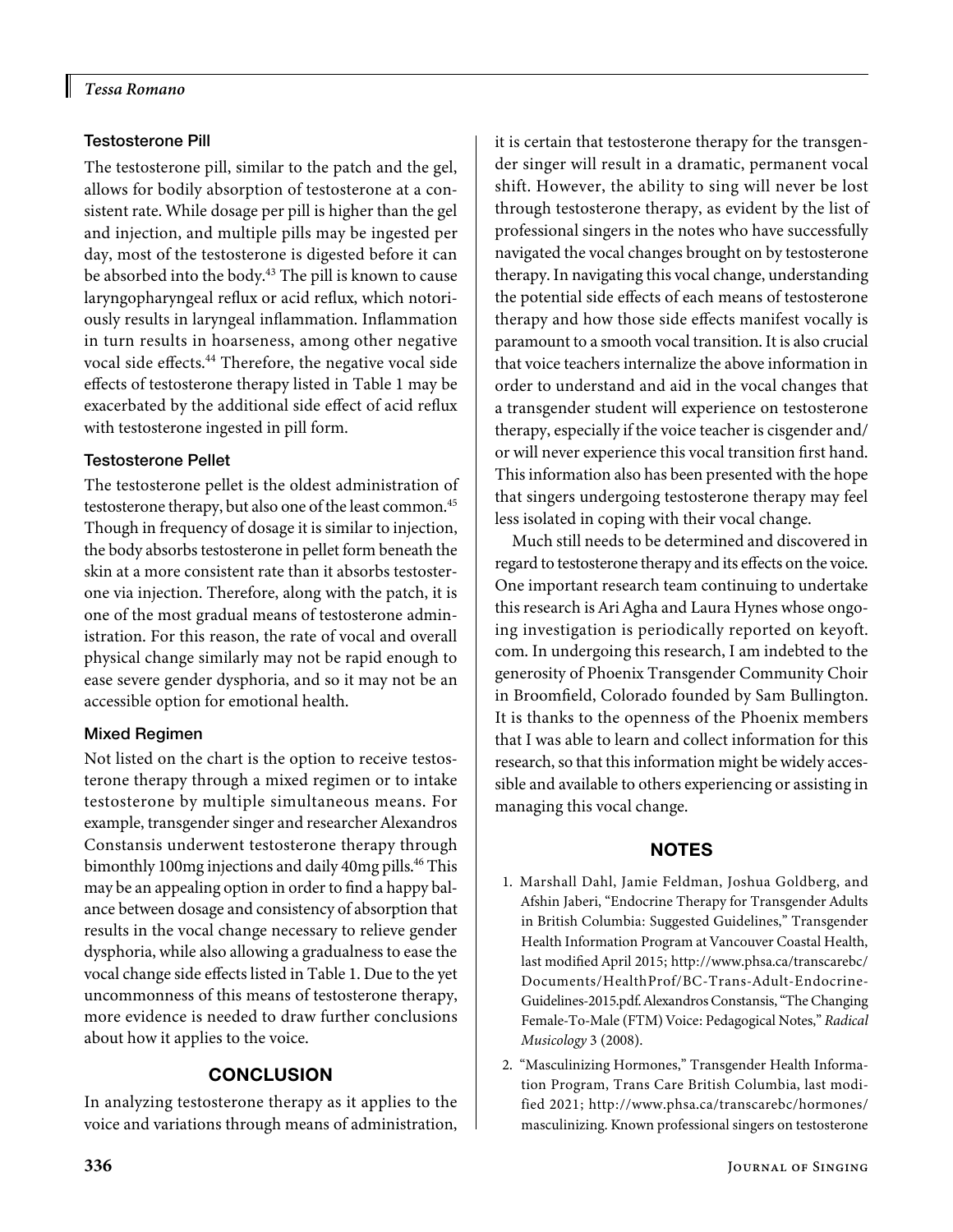therapy include: Liminal Adam, Alexander James Adams, Radford Bishop, K. B. Boyce, Eli Conley, Stormmiguel Flores, River Gordon, Joshua Klipp, Holden Madagame, Joshua Riverdale, Lucas Silveira, Joe Stevens, and Simon de Voil.

- 3. Maria Meriggiola and Giulia Gava, "Endocrine Care for Transpeople Part I: A Review of Cross-Sex Hormonal Treatments, Outcomes and Adverse Effects in Transmen," *Clinical Endocrinology* 83, no. 5 (February 2015): 597.
- 4. "What is Gender Dysphoria?," American Psychiatric Association, last modified November 2020; [https://www.](https://www.psychiatry.org/patients-families/gender-dysphoria/what-is-gender-dysphoria) [psychiatry.org/patients-families/gender-dysphoria/](https://www.psychiatry.org/patients-families/gender-dysphoria/what-is-gender-dysphoria) [what-is-gender-dysphoria.](https://www.psychiatry.org/patients-families/gender-dysphoria/what-is-gender-dysphoria)
- 5. Constansis.
- 6. Ibid.
- 7. Ulrika Nygren, "Effects of Increased Levels of Androgens on Voice and Vocal Folds in Women with Congenital Adrenal Hyperplasia and Female-to-Male Transsexual Persons" (PhD dissertation, Karolinska Institutet, 2014), 25. Emerald Lessley, "Teaching Transgender Singers" (DMA dissertation, University of Washington, 2017), 24.
- 8. Meriggiola and Gava, 597.
- 9. Nygren, 25.
- 10. Ibid.
- 11. Moya Andrews and Charles Schmidt, "Gender Presentation: Perceptual and Acoustical Analyses of Voice," *Journal of Voice* 11, no. 3 (September 1997): 307–313.
- 12. Jon Ashby, Charles Nelson, and Austin King, "Effects of Testosterone Replacement on a Male Professional Singer," *Journal of Voice* 15, no. 4 (December 2001): 554.
- 13. Constansis. Ashby, Nelson, and King, 557.
- 14. Constansis.
- 15. Ibid. Nygren, 4. For aural reference on specific cases in which testosterone therapy resulted in stable singing voices, here is a list of professional singers who are transmasculine: Alexander James Adams, Eli Conley, Holden Madagame, Joe Stevens of Coyote Grace, Joshua Klipp, Joshua Riverdale, K. B. Boyce, Liminal Adam, Lucas Silveira, Simon de Voil, Radford Bishop, Rae Larson, River Gordon, and Stormmiguel Flores. For more references to transgender vocalists, see the JD Doyle Archives, Queer Music Heritage, and Nancy Bos, "Forging a New Path: Transgender Singers in Popular Music," *Journal of Singing* 73, no. 4 (March/April 2017): 421–424.
- 16. Joshua Riverdale, "Testosterone and the Trans Male Singing Voice," Trans Guys, last modified October 5, 2017; [http://](http://transguys.com/features/testosterone-ftm-singing) [transguys.com/features/testosterone-ftm-singing](http://transguys.com/features/testosterone-ftm-singing). Silen Charlie Wellington, interview by Tessa Romano (September 8, 2017).
- 17. Barbara Doscher, *The Functional Unity of the Singing Voice* (London: The Scarecrow Press, Inc., 1994), 227.
- 18. Ashby, Nelson, and King, 556.
- 19. Ibid.
- 20. Lessley, 26.
- 21. Alexandros Constansis, "The Female-to-Male (FTM) Singing Voice and Its Interaction with Queer Theory: Roles and Interdependency," transposition: musique et sciences sociales, last modified March 2013; http://transposition. revues.org/353#tocto1n1.
- 22. Constansis, "The Changing Female-To-Male (FTM) Voice: Pedagogical Notes."
- 23. Ibid.
- 24. Ibid.
- 25. Ibid.
- 26. S.V. Narasimhan and K. Vishal, "Spectral Measures of Hoarseness in Persons with Hyperfunctional Voice Disorder," *Journal of Voice* 31, no. 1 (January 2017): 57–61.
- 27. Anita Kozan, *Voice and Communication Therapy for the Transgender/Transsexual Client* (San Diego: Plural Publishing, Inc., 2012), 432.
- 28. Riverdale.
- 29. Lessley, 25.
- 30. Ibid., 27.
- 31. Ibid.
- 32. Constansis, "The Changing Female-To-Male (FTM) Voice: Pedagogical Notes."
- 33. Ibid.
- 34. ToughToughSkin, "TTS vlog SINGING (Part 1)," YouTube, last modified January 8, 2009; [https://www.youtube.com/](https://www.youtube.com/watch?v=hgEspq6Q3Yg) [watch?v=hgEspq6Q3Yg.](https://www.youtube.com/watch?v=hgEspq6Q3Yg) Ashby, Nelson, and King, 555. Wellington, interview. Caden, "Ftm Time Line Pre T-6 Months on T," YouTube, last modified September 25, 2014; <https://www.youtube.com/watch?v=JIMsq-E0tq8>. Evan Johnson, interview by Tessa Romano (September 20, 2017). Loraine Sims, "Teaching Lucas: A Transgender Student's Journey from Soprano to Tenor," *Journal of Singing* 73, no. 4 (March/April 2017): 371. "Masculinizing Hormones," Trans Care British Columbia. Nygren, 24. Rachel Inselman, "Hormone Replacement Therapy for Transgender Singers" (Unpublished Conference Paper, International Congress of Teachers of Singing, 2017). Paulette Beete, "Art Talk with Sandi Hammond of the Butterfly Music Transgender Choir," interview for Art Talk Blog, National Endowment for the Arts (June 22, 2016). Eli Conley, "Listen Up Interview Featuring Eli Conley on Shut Up and Listen," SoundCloud, last modified 2013; [https://soundcloud.com/eliconley/sets/press.](https://soundcloud.com/eliconley/sets/press) Eli